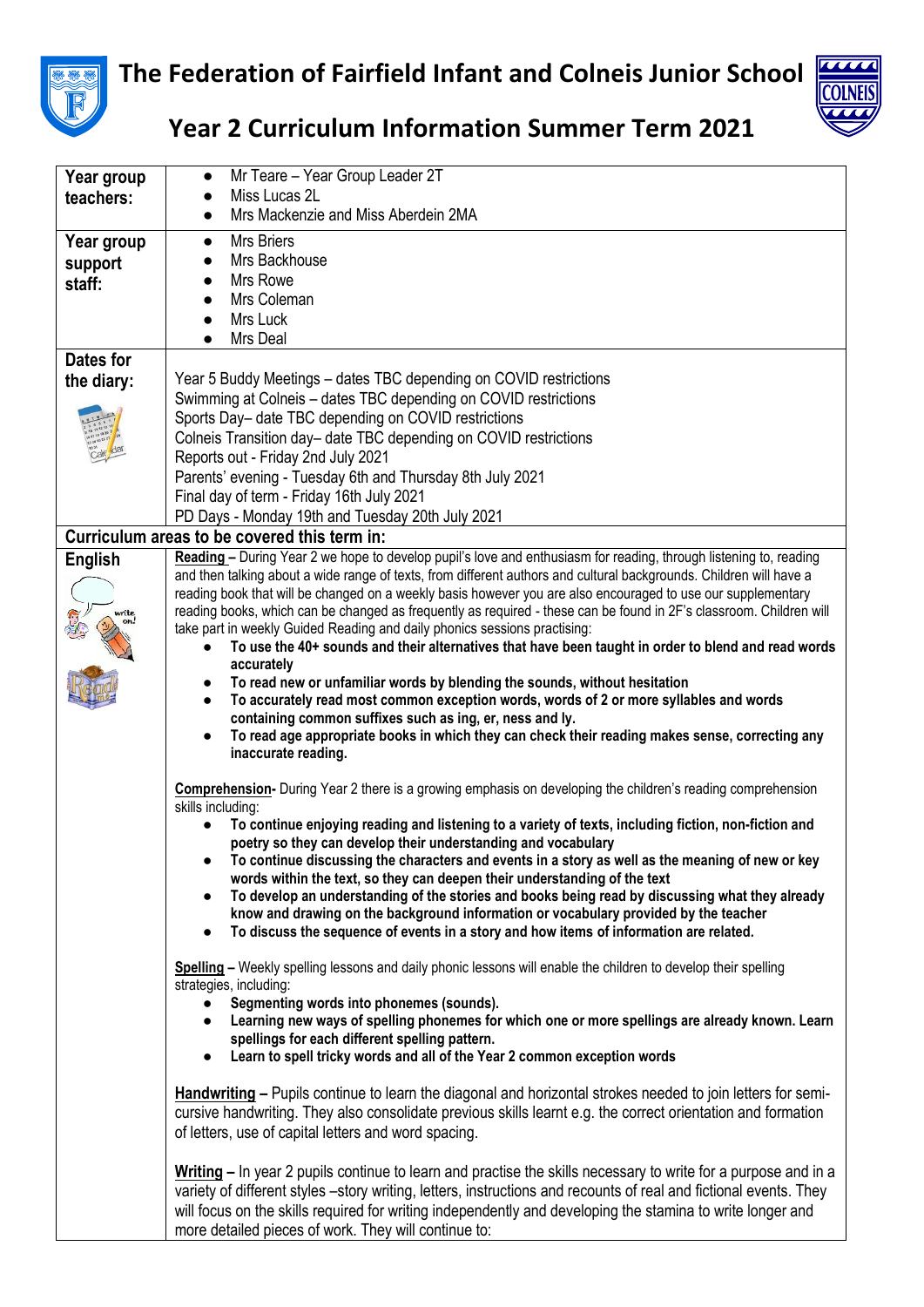|                                                                      | Plan sentences out loud before they write them<br>$\bullet$<br>Creating word banks, mind maps, and story plans to help them organise and structure<br>work so they can link sentences in the correct order and write paragraphs and short<br>narratives.<br>We are also teaching them how to evaluate, proofread and edit work, taking pride in their<br>$\bullet$<br>writing and improving it to the best of their ability.<br>Grammar - As part of a weekly defined session and throughout all writing practices pupils will learn how<br>to:<br>use familiar and new punctuation correctly, including full stops, capital letters,<br>$\bullet$<br>exclamation marks, question marks, speech marks, commas for lists and apostrophes for<br>contraction and possession.<br>Write different forms of sentence - statement, question, exclamation and command<br>$\bullet$<br>Become familiar with parts of a sentence and use the correct terminology e.g. noun, verb,<br>$\bullet$<br>adjective, adverb and conjunction.<br>Write in the past, present and future tense using the correct verb agreements. |
|----------------------------------------------------------------------|---------------------------------------------------------------------------------------------------------------------------------------------------------------------------------------------------------------------------------------------------------------------------------------------------------------------------------------------------------------------------------------------------------------------------------------------------------------------------------------------------------------------------------------------------------------------------------------------------------------------------------------------------------------------------------------------------------------------------------------------------------------------------------------------------------------------------------------------------------------------------------------------------------------------------------------------------------------------------------------------------------------------------------------------------------------------------------------------------------------|
| <b>Maths</b>                                                         | In Year 2 pupils will:                                                                                                                                                                                                                                                                                                                                                                                                                                                                                                                                                                                                                                                                                                                                                                                                                                                                                                                                                                                                                                                                                        |
|                                                                      | Continue to develop their skills in counting across 100, in steps of 2,3, 5 and 10, count in 10s<br>from any number and be able to say 10 more or 10 less than a number.<br>Develop mental maths skills for all four operations.<br>$\bullet$<br>Recognise addition / subtraction and multiplication / division as inverse operations and use them<br>$\bullet$<br>to check calculations.<br>Answer simple and 2 step word problems by using addition, subtraction, multiplication and<br>division.<br>Recognise, name and write factions $\frac{1}{2}$ $\frac{1}{4}$ , 2/4, 1/3, 2/3 and $\frac{3}{4}$ .<br>$\bullet$<br>Choose and use appropriate standard units of measurement mm, cm, m for length and height,<br>$\bullet$<br>grams (g) and kilograms (kg) for mass, (ml) and (L) for capacity. Also be able to read scales<br>accurately.<br>Tell and write time to 5 minutes including quarter past/to the hour.<br>$\bullet$<br>Recognise and use vocabulary related to position, direction and movement, turns, rotation, anti-<br>clockwise, clockwise.                                            |
| <b>Science</b>                                                       | The topic is about plants. The children will learn to:<br>• Observe and describe how seeds and bulbs grow into mature plants<br>Look closely at how the seed germinates and label parts of a seed<br>Understand methods of seed dispersal to allow new plants to grow<br>Describe how plants need water, light and a suitable temperature to grow<br>Investigate the idea that plants can grow using hydroponics<br>$\bullet$<br>Throughout this topic, pupils will also learn to:<br>Develop their scientific knowledge and conceptual understanding<br>$\bullet$<br>Understand the nature, processes and methods of science<br>Use scientific language<br>$\bullet$                                                                                                                                                                                                                                                                                                                                                                                                                                         |
| <b>Topic (this</b><br>includes all<br><b>Foundation</b><br>subjects) | Geography - We will be learning about the features of coastal environments and carrying out simple map<br>work, including using recognised mapping symbols. We will be comparing and contrasting our local<br>environment with other UK and Non-European locations.<br>History - We will be looking at the contribution of Mary Anning to the study of palaeontology and geology,<br>investigating her life and work and looking at where she fits into our understanding of the evolution of the<br>world. We will be constructing simple timelines and placing on them the key events we have studied in Key<br>Stage 1.                                                                                                                                                                                                                                                                                                                                                                                                                                                                                    |
| PE                                                                   | The children will be developing skills in:<br>Games - developing skills in competitive team games, using equipment including bats and balls. Improving<br>skills of throwing, catching, striking, fielding, passing and receiving<br>Athletics - Practise running, throwing and jumping, looking at ways to improve technique                                                                                                                                                                                                                                                                                                                                                                                                                                                                                                                                                                                                                                                                                                                                                                                 |